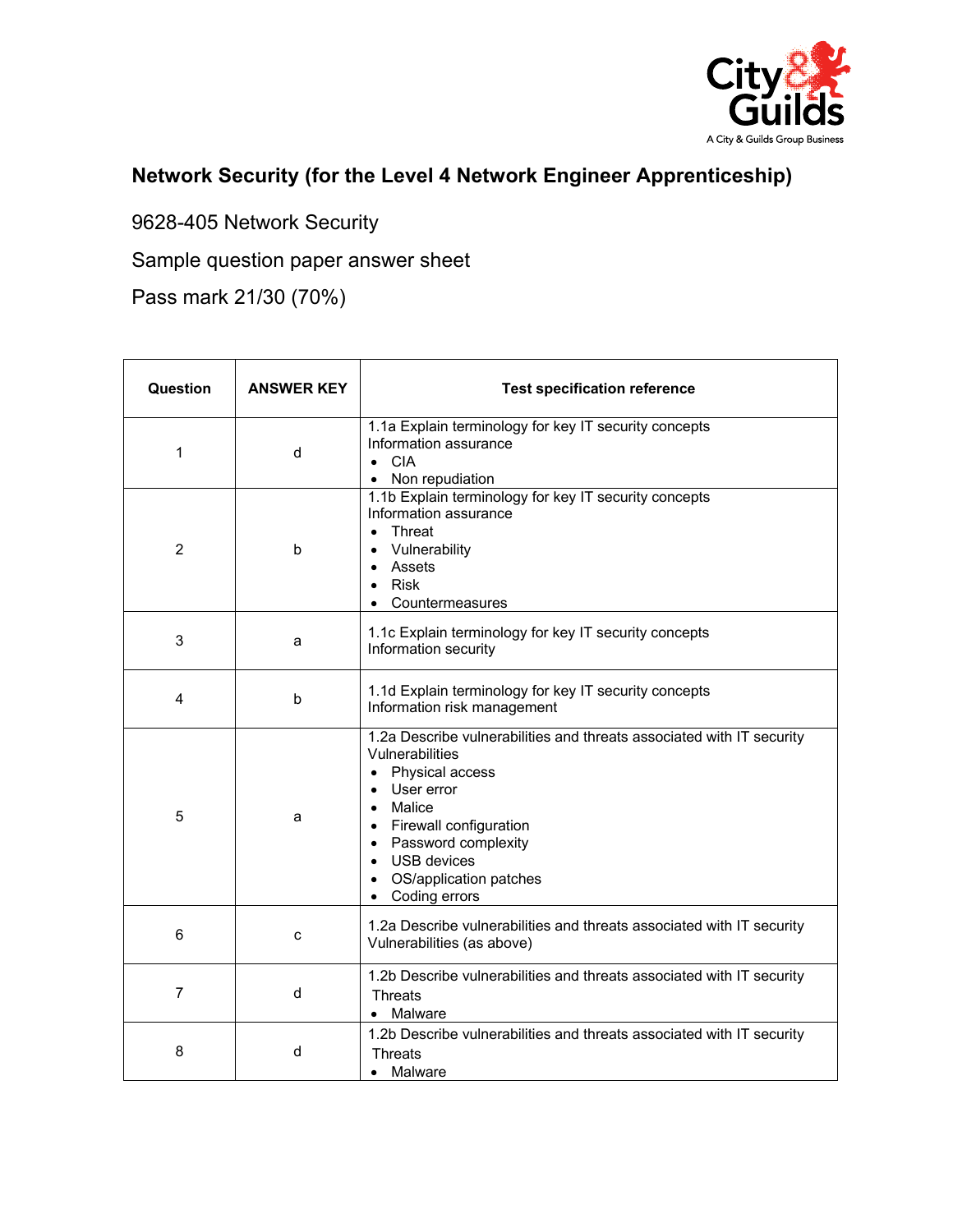| 9  | c | 1.2c Describe vulnerabilities and threats associated with IT security<br><b>Threats</b><br>• Human behaviour<br>Hacking (brute force attack)<br><b>SPAM</b><br>Spoofing/man in the middle<br>Phishing<br>Spear phishing<br>$\bullet$<br>Denial of service (DoS)<br>Distributed denial of service (DDoS)                   |
|----|---|---------------------------------------------------------------------------------------------------------------------------------------------------------------------------------------------------------------------------------------------------------------------------------------------------------------------------|
| 10 | b | 1.2c Describe vulnerabilities and threats associated with IT security<br>Threats (as above)                                                                                                                                                                                                                               |
| 11 | b | 1.3a Explain risks management methods for different situations                                                                                                                                                                                                                                                            |
| 12 | a | 1.3b Explain how to use risk calculation tools                                                                                                                                                                                                                                                                            |
| 13 | c | 1.4a Explain when to use IT security countermeasures and controls<br>Environmental                                                                                                                                                                                                                                        |
| 14 | c | 1.4 <sub>b</sub><br>Explain when to use IT security countermeasures and controls<br>Technical                                                                                                                                                                                                                             |
| 15 | d | 1.4c<br>Explain when to use IT security countermeasures and controls<br>Management (for procedural)                                                                                                                                                                                                                       |
| 16 | b | 1.4 <sub>d</sub><br>Explain when to use IT security countermeasures and controls<br>Regulatory                                                                                                                                                                                                                            |
| 17 | d | 2.1a<br>Describe elements of network security that can be configured on a<br>server to enhance security<br>• System hardening                                                                                                                                                                                             |
| 18 | a | 2.1 <sub>b</sub><br>Describe elements of network security that can be configured on a<br>server to enhance security<br>Virtual private networking<br>٠<br>Firewall configuration<br>٠<br>Intrusion detection/intrusion prevention (TRipwire/NIPS)<br>Anti-virus software<br>Spam filter<br>Enable and test system backups |
| 19 | d | 2.1c<br>Describe elements of network security that can be configured on a<br>server to enhance security<br>Encryption<br>$\bullet$                                                                                                                                                                                        |
| 20 | b | 2.1 <sub>d</sub><br>Explain the suitability of network security elements for different<br>situations<br>System hardening                                                                                                                                                                                                  |